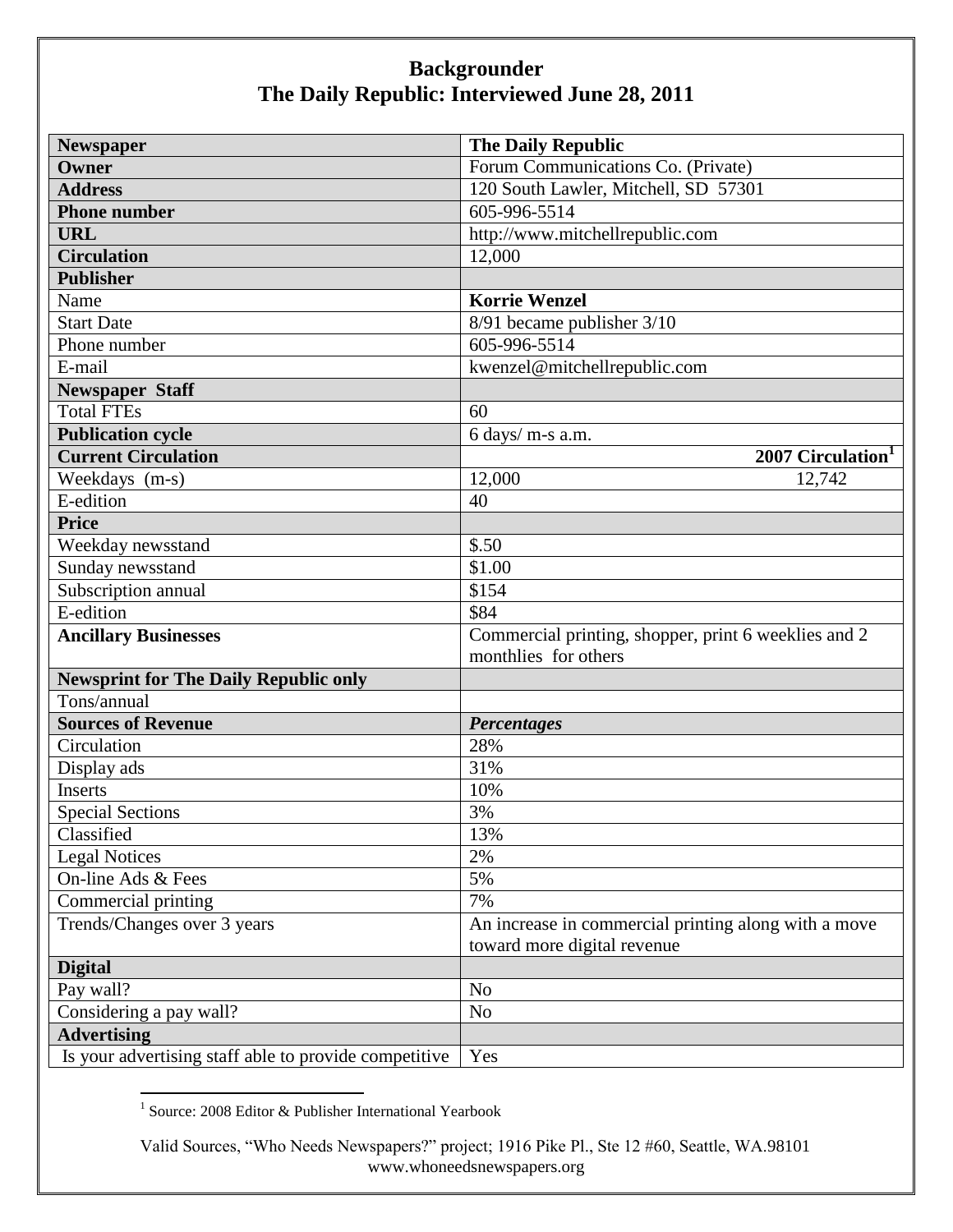| digital services to merchants?                      |                                                       |
|-----------------------------------------------------|-------------------------------------------------------|
| Do you use "real time" ads?                         |                                                       |
| Does your advertising department sell "digital      | N <sub>o</sub>                                        |
| services" such as helping merchants with website    |                                                       |
| production?                                         |                                                       |
| Does your ad department sell electronic coupons or  | Yes                                                   |
| other modern digital products?                      |                                                       |
| Other?                                              |                                                       |
| Do you generate revenue in partnership with outside | N <sub>o</sub>                                        |
| digital vendors such as Yahoo? If so, who are they? |                                                       |
| <b>Editor</b>                                       |                                                       |
| Name                                                | <b>Seth Tupper</b>                                    |
| Start date                                          | 2003                                                  |
| Phone number                                        | 605-996-5516                                          |
| E-mail                                              | stupper@mitchellrepublic.com                          |
| <b>News Staff</b>                                   |                                                       |
| <b>Total FTE</b>                                    | 13 plus 2 interns                                     |
| Reporters                                           | 7 reporters (+asst. editor/reporter)                  |
| Editors                                             | 4                                                     |
| Photo                                               | 1                                                     |
| Web Editor                                          | 1                                                     |
|                                                     |                                                       |
|                                                     |                                                       |
|                                                     |                                                       |
|                                                     |                                                       |
| <b>Bureaus</b>                                      | Part of a cooperative covering Pierre during session. |
| Coverage                                            | More than 50% of their time                           |
| Local government                                    | Yes                                                   |
| Courts                                              | Yes                                                   |
| Public safety                                       | Yes                                                   |
| County government                                   | Yes                                                   |
| <b>School Board</b>                                 | Yes                                                   |
| <b>Business</b>                                     | N <sub>o</sub>                                        |
| <b>Sports</b>                                       | 3; sports editor $+2$ reporters                       |
| Entertainment & arts                                |                                                       |
| Environment                                         | As needed                                             |
| Health care                                         | As needed                                             |
| Agriculture                                         | All report as needed                                  |
| Do you assess online news content?                  | Occasionally                                          |
| Number of sources?                                  |                                                       |
| Writing or visual journalism impact?                |                                                       |
| Other                                               |                                                       |
| <b>Digital News Manager (job title)?</b>            |                                                       |
| Name                                                | <b>Denise Ross</b>                                    |
| Start date                                          | 5/2010                                                |
| Phone<br>E-Mail                                     | 605-430-0681<br>rossd@rushmore.com                    |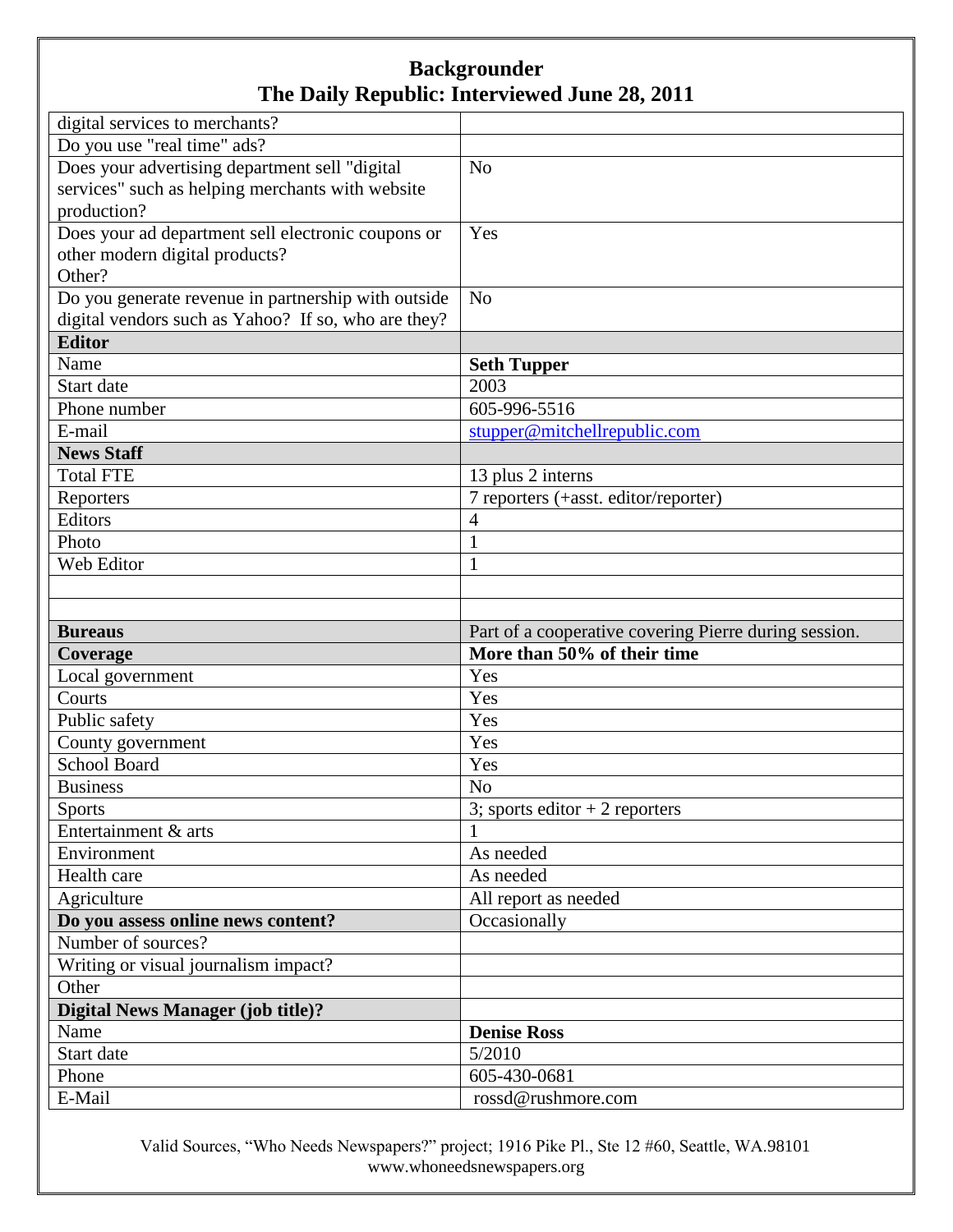| Website start date                                    |                                                 |
|-------------------------------------------------------|-------------------------------------------------|
| <b>Digital News Staff</b>                             |                                                 |
| Size?                                                 |                                                 |
| Sufficient?                                           |                                                 |
| IT Staff (If separate)                                |                                                 |
| Size?                                                 | 1 person; Jesse Stroud                          |
| Sufficient?                                           |                                                 |
| Corporate Support or Consultative support? (Yes or    | Yes                                             |
| No)                                                   |                                                 |
| Nature of support                                     | <b>Forum Communications</b>                     |
| Size?                                                 |                                                 |
| Sufficient?                                           |                                                 |
| Capabilities                                          |                                                 |
| Web platform software?                                |                                                 |
| Content management system: software?                  | Custom built software – Forum Communications    |
| Do your organization staff members write code?        |                                                 |
| Number of coders?                                     |                                                 |
| Zero? How out-sourced?                                |                                                 |
| Out-sourced, off the shelf or with vendors?           |                                                 |
| Proprietary or open-source code? Why?                 |                                                 |
| Flexibility & response time                           |                                                 |
| Can you change web platform - coding,                 |                                                 |
| architecture, software -- at least once a month? Do   |                                                 |
| you?                                                  |                                                 |
| Can you add new functionality promptly as it          |                                                 |
| becomes available?                                    |                                                 |
| Digital Tools utilized                                |                                                 |
| Crowd sourcing?                                       | Occasionally                                    |
| Data visualization?                                   | Occasionally                                    |
| Investigative reporting?                              | N <sub>o</sub>                                  |
| Documentary video?                                    | Yes                                             |
| Any other kinds of digital tools being used? What?    |                                                 |
| Social Media                                          |                                                 |
| Cite social media used:                               | Facebook # Friends? - Yes; 600-700 "friends"    |
|                                                       | Twitter, Etc. - Just started                    |
| To what extent is your newspaper connected to         | Web editor posts to FaceBook                    |
| people through social media?                          |                                                 |
| What is the overall organizational commitment to      |                                                 |
| collecting, creating, shaping and delivering all your |                                                 |
| news/information products through these digital       |                                                 |
| channels?                                             |                                                 |
| Assessment                                            | How do you assess your digital news/information |
|                                                       | products?                                       |
| Number of Page-views/month?                           | 417,559                                         |
| Number of Monthly uniques?                            | 49,048                                          |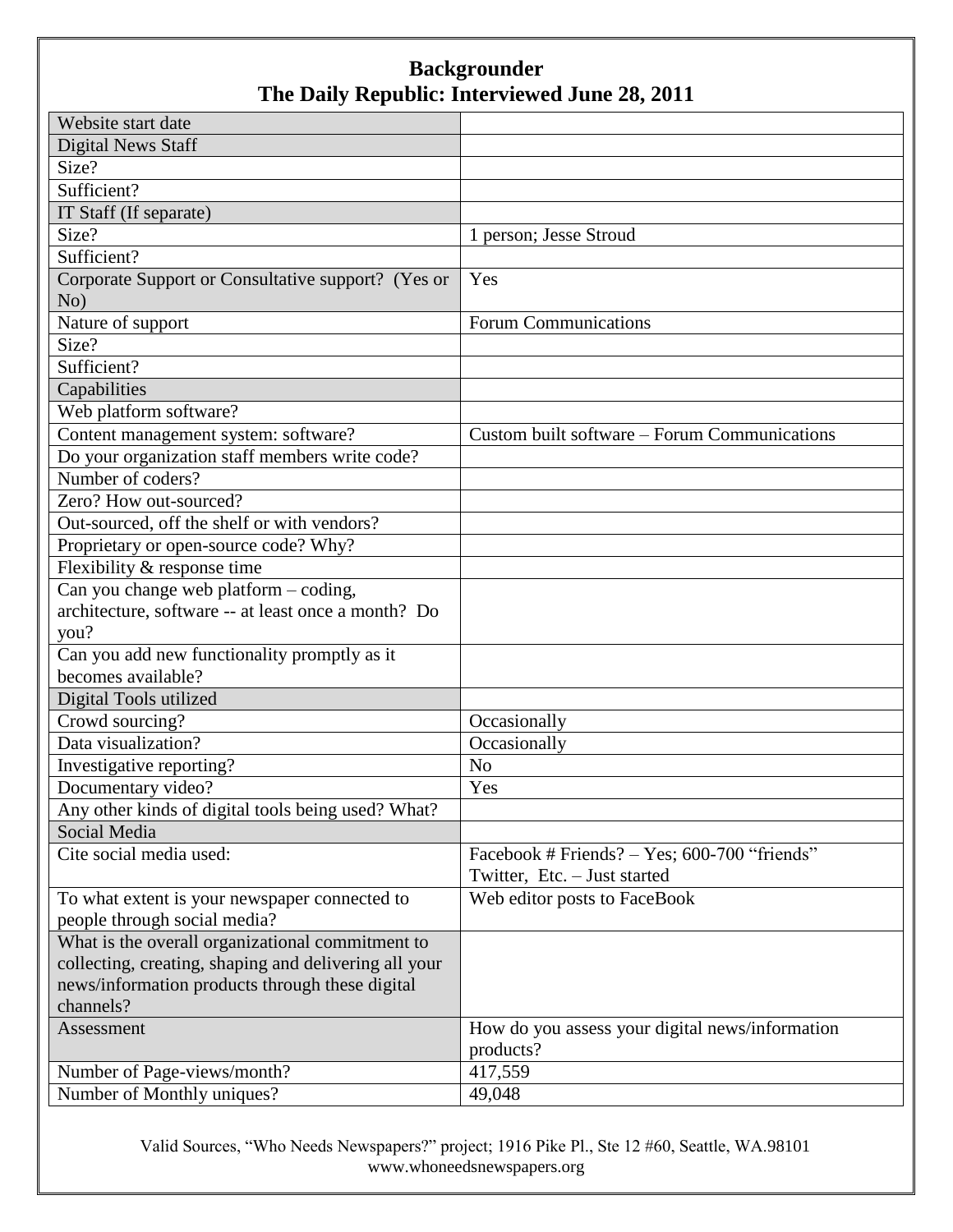| Revenue/month?                                      |                                                    |
|-----------------------------------------------------|----------------------------------------------------|
| Cite other metrics you use?                         | Time on site? Source of visitors? Etc.             |
| Do you assess news content?                         |                                                    |
| Most e-mailed stories?                              |                                                    |
| Number of sources?                                  |                                                    |
| Writing or visual journalism impact?                |                                                    |
| Other?                                              |                                                    |
| How is data shared with news staff?                 |                                                    |
|                                                     |                                                    |
| Editing                                             |                                                    |
| How are web stories edited? Are there different     | One editor sees each posting from newspaper; e web |
| procedures (layers of editing) for web vs. print    | editor posts state/national/international directly |
| products?                                           |                                                    |
| Do you use AP Style in your digital news products?  | Yes                                                |
| Revenue                                             |                                                    |
| Do you generate revenue in partnership with outside |                                                    |
| digital vendors such as Yahoo? If so, who are they? |                                                    |
| Do you charge for any digital news products?        |                                                    |
| Which products and how much?                        |                                                    |
| <b>Digital Delivery Systems</b>                     | What delivery systems do you employ?               |
| E-edition? (Software used?)                         |                                                    |
| Generic mobile apps software? Name it please.       | Forum developed mobile software                    |
| Smart Phone - apps                                  | Yes/No? Under development? Target date?            |
| -- iPhone                                           | N <sub>o</sub>                                     |
| -- Android                                          | N <sub>o</sub>                                     |
| -- Blackberry                                       | N <sub>o</sub>                                     |
| -- Palm                                             | N <sub>o</sub>                                     |
| -- Other?                                           | N <sub>o</sub>                                     |
| <b>Tablets</b>                                      |                                                    |
| -- iPad                                             | N <sub>o</sub>                                     |
| -- Other                                            | N <sub>o</sub>                                     |
| Kindle                                              |                                                    |
| Any other systems?                                  |                                                    |
|                                                     |                                                    |
| Knowledge products                                  |                                                    |
| Do you offer "knowledge products," such as books,   |                                                    |
| magazines, and television or radio programs in      |                                                    |
| addition to the core daily paper? If so, what       |                                                    |
| products?                                           |                                                    |
| Is there a central digital content pool from which  |                                                    |
| these products are created?                         |                                                    |
| Do they make money?                                 |                                                    |
| In what other ways are digital tools used in the    |                                                    |
| business operations and marketing at your news      |                                                    |
| organization?                                       |                                                    |